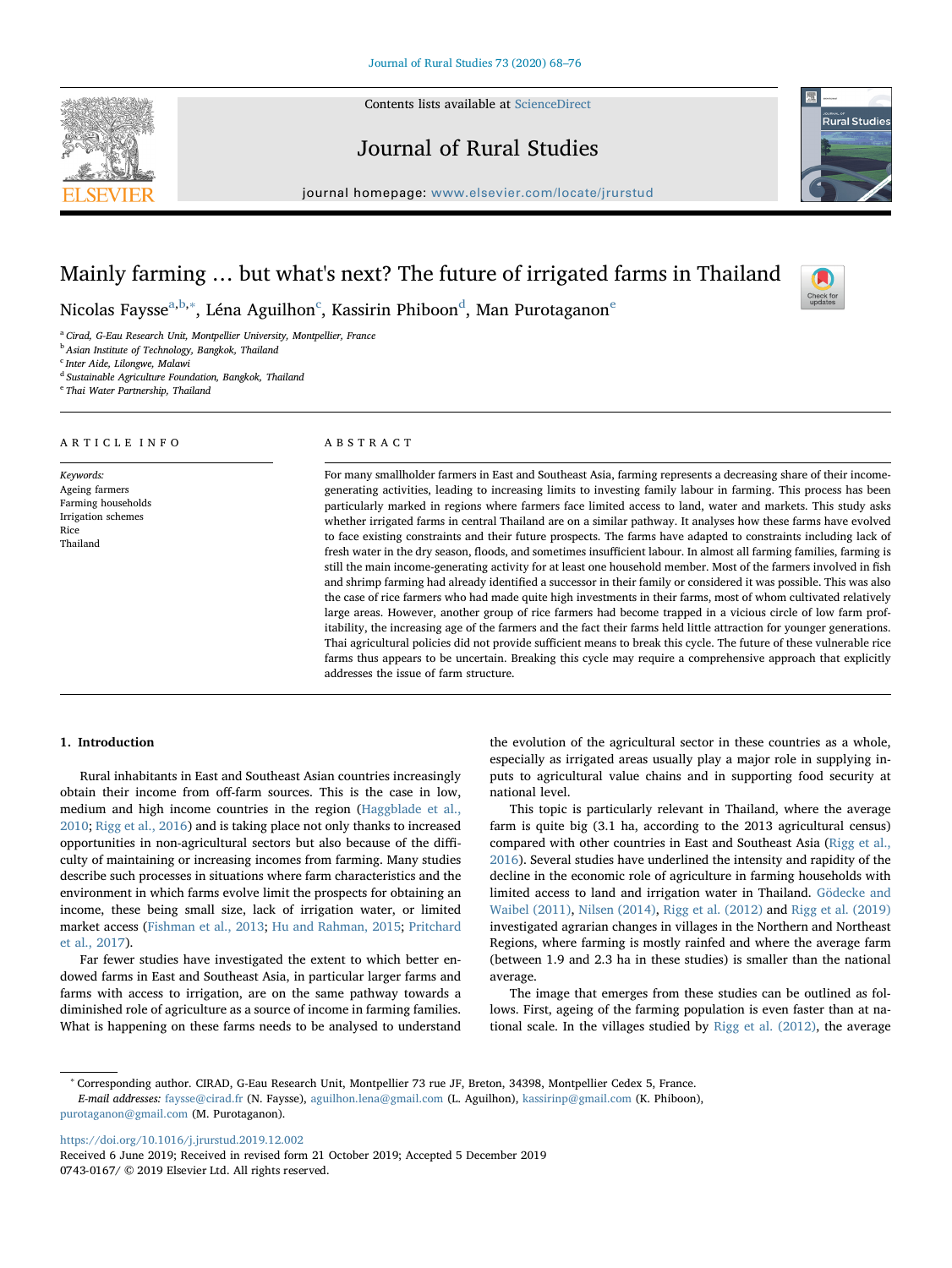age of people whose main activity was farming increased from 36 in 1983 to 55 in 2008. Second, young people are moving out of the villages. [Gödecke and Waibel \(2011\)](#page-7-4) and [Nilsen \(2014\)](#page-7-5) identified a wide gap in the age pyramid at village level, as most people aged between 20 and 40 had moved to cities to find work. Third, household members increasingly find opportunities to work in factories and still come home every day ([Rigg et al., 2008](#page-7-7); [Shirai and Rambo, 2017](#page-8-2); [Shirai et al.,](#page-8-3) [2017\)](#page-8-3).

All these changes have reduced the availability of family labour, and farming households consequently increasingly choose farming systems and practices that require less family labour, e.g., planting trees, mechanisation or the use of paid labour [\(Formoso, 2016;](#page-7-8) [Podhisita, 2017](#page-7-9)). In areas located not far from the frontiers of Thailand, hired labourers often come from neighbouring countries ([Barney, 2012](#page-7-10); [Rungmanee,](#page-8-4) [2015\)](#page-8-4). These changes in the organisation of farming households (in terms of spatial structure and labour) have enabled them to adapt to the constraints and opportunities in both urban and rural areas. However, most of these changes reflect a trend towards less intensive farming ([Rigg, 2019\)](#page-7-11). More generally, the increasing labour constraints can limit farmers' capacity to or interest in testing and implementing more productive or more environmentally sustainable farming practices ([Bhandari and Mishra, 2018](#page-7-12); [Phastraporn, 2019\)](#page-7-13).

This description of farm dynamics is representative of what is happening to the majority of the farms in these regions. Nevertheless, in rainfed areas of the North and Northeastern Regions of Thailand, some farms are actively engaged in changes involving the intensive use of family labour ([Piotrowski et al., 2013](#page-7-14); [Plews-Ogan et al., 2017](#page-7-15)). Moreover, macro indicators do not show that the agricultural sector has become "dormant". Thailand remains a major producer and exporter of agricultural products (Thailand [Board of Investment, 2017\)](#page-7-16). Many farms successfully access high-value markets ([Kersting and Wollni,](#page-7-17) [2012\)](#page-7-17) and powerful agro-industries have emerged [\(Briones and](#page-7-18) [Rakotoarisoa, 2013\)](#page-7-18). The contribution of agriculture to the growth of Thailand's domestic product has not changed much over the past two decades (from 9.1% in 1996 to 8.6% in 2016, according to the [World](#page-8-5) [Bank, 2018](#page-8-5)). However, there have been few recent studies of agricultural dynamics in areas better endowed with resources in Thailand. [Formoso \(2016\)](#page-7-8) studied rice farms with access to irrigation in the Northeast Region and reported that agriculture was still the main income-generating activity of several farms but did not detail the characteristics of these farms. By contrast, [Rigg \(2019\)](#page-7-11) reported that in a village located in an irrigated area of the Central Region, almost all the villagers surveyed said farming was no longer their main occupation.

The present study focuses on irrigated areas of central Thailand. Its aim was to understand whether the engagement of members of farm households in farming has declined in a similar way to that described in areas of Thailand where farms have limited access to land and water. Taking into account the diversity in the size and types of production of farms in the study area, our analysis addresses three issues: (i) how farming systems have adapted to key constraints and changes in the environment and within the farms, thus enabling – or not – households to earn their livelihood farming; (ii) what are the future prospects of these farms, especially in terms of the engagement of family members in farming; and (iii) to what extent ongoing policies and local initiatives to support agriculture help farming households deal with prevailing constraints and thus help sustain their engagement in farming.

### 2. Methodology

#### 2.1. Study area

The study was conducted in the Bang Pakong River delta. This area belongs to a broader zone around Bangkok which also includes the deltas of the Mae Klong and Chao Phraya Rivers. These delta areas are not clearly defined in hydrological terms. This zone represents the largest irrigated area in Thailand and is mainly dedicated to growing rice. Intensive shrimp farming in coastal areas around Bangkok started in the 1980s ([Szuster, 2006](#page-8-6)), but faced a series of crises in the 1990s and in the 2000s, in particular because of diseases. This activity later recovered and expanded thanks to the development of new production techniques and to the introduction of shrimp species capable of adapting to low salinity levels ([Lebel et al., 2010](#page-7-19)). This enabled the extension of shrimp breeding to inland areas. Today, shrimps are the main agricultural product in the downstream part of the Bang Pakong River Basin ([Seekao and Pharino, 2016](#page-8-7)).

The main role of the Ministry of Agriculture and Cooperatives in this zone is to manage water, i.e. to provide irrigation water in the dry season and address flood problems in the rainy season. Four main national agricultural policies have been implemented in the delta region around Bangkok in the past three decades. The first involved a series of schemes to support rice prices on the domestic market but this support stopped almost completely after the military coup in 2015 ([Ricks,](#page-7-20) [2018\)](#page-7-20).

Second, reduction of the extent of land under rice and the promotion of other crops were declared national objectives in the Fourth National Plan (1977–1981) and were strongly reaffirmed in the Seventh National Plan (1992–1996) because of the low profitability of rice farming and because of water shortages ([Sirisup and Kammeier, 2003](#page-8-8); [Srimanee and Routray, 2012\)](#page-8-9). A major diversification programme was implemented in the Chao Phraya River Basin from 1993 to 1999, but had limited results, the main causes being floods, labour shortages and difficulties related to the marketing of non-rice products [\(Sirisup and](#page-8-8) [Kammeier, 2003](#page-8-8)).

Third, from 2000 on, the Ministry of Agriculture and Cooperatives promoted an approach aimed at developing a "self-sufficiency economy" for small-scale farms ([Egery, 2014](#page-7-21)). According to this approach, small-scale farmers should avoid intensive monocropping (related to contract farming, for instance). Rather, small-scale farmers should produce both for home consumption and for the market, they should produce multiple crops, and use limited amounts of pesticides and chemical fertilizers.

Fourth, in 2015, the government announced a new policy that was almost completely opposed to previous ones. This policy aimed at helping small-scale farms improve the production and marketing of one crop (or animal). Groups of farmers were invited to work together in "large-scale schemes" and in partnership with public organisations to reduce production costs thanks to economies of scale, to increase yields and negotiate better prices. In the rice sector, the official objective was to reduce production costs by 20% and increase farm sales by 20% ([Department of Agricultural Extension, 2016](#page-7-22)). This was to be achieved thanks to training, enhanced collective action between farmers and improved connection with markets (e.g., certification or contracting with agro-industries).

The main river in Prachinburi Province is the Prachinburi River, which becomes the Bang Pakong River after the confluence with the Nakhon Nayok River. The study areas are four irrigated zones that receive water from the Prachinburi and Bang Pakong Rivers ([Fig. 1](#page-2-0)). These four zones were selected because they include the main farming systems in the downstream part of the Prachinburi River basin. Farmers in Bang Pla Ra Subdistrict concentrate on fish and shrimp farming and farmers in Bang Taen Subdistrict on rice and fish farming. In the two other zones, farmers concentrate on rice production. Many farmers in the Dong Krathong Yam Subdistrict have purchased agricultural machinery, such as a tractor, and farm relatively large areas (more than 13 ha). Farmers in Bang Kung Subdistrict farm much smaller areas. Each study area receives irrigation water through a network of canals connected to the Prachinburi and Bang Pakong Rivers. The pumps that pump water from the rivers into the canals are operated by water user associations in Bang Kung, Bang Pla Ra and Dong Krathong Yam Subdistricts and by the subdistrict local administration in Bang Taen Subdistrict.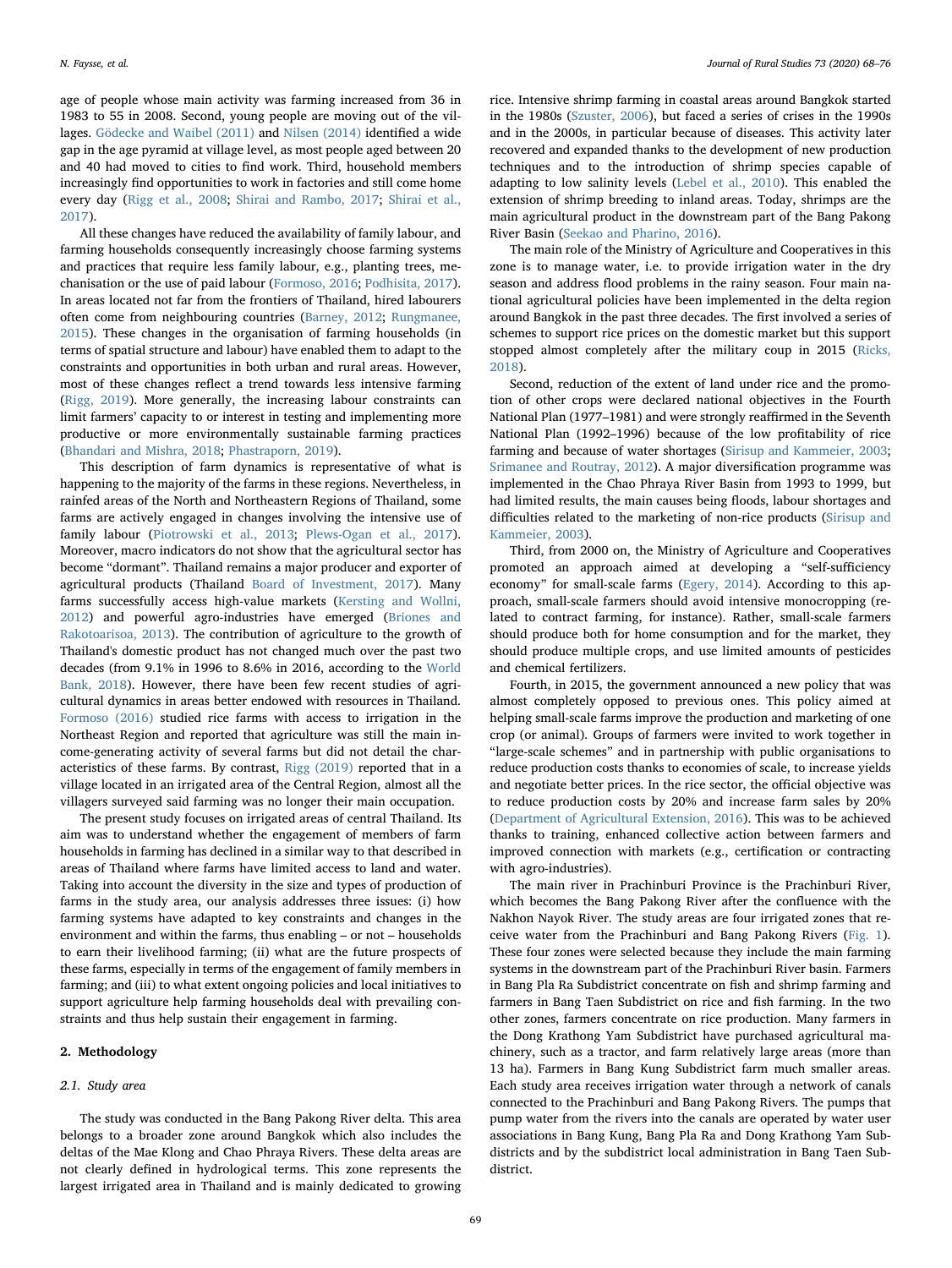<span id="page-2-0"></span>

Fig. 1. Location of the four subdistricts studied.

#### 2.2. Analytical framework

We characterised farming systems and investigated how the farms had adapted to the constraints they faced, especially those related to water resources, agricultural equipment and labour. The future prospects of the farms were delineated using two indicators: the farmers' own plans for the future and interest expressed by possible successors in taking over the farm. Preliminary interviews showed that in many farming households, farming was the main activity of at least one member. Thus, we analysed whether farm incomes were sufficient for potential successors to be interested in taking over the farm as their main activity. Possible successors (particularly the farmer's own children) often compare the income they expect from farming with the income they could get from non-farming activities. The economic criterion concerning annual net income is clearly only one among many other criteria they use to decide whether to take over the farm or not. Other criteria include opportunities to increase their income in the future, income uncertainty, quality of life, the possibility to send the children to high-quality schools, the amount of physical effort required, and autonomy in decision making ([Ruiz-Salvago et al., 2019\)](#page-8-10).

The minimum wage for a full-time job in Thailand is approximately 8000 baht<sup>[1](#page-2-1)</sup> per month ([Thai National Wage Committee, 2016](#page-8-11)). Working in factories may involve renting a room or daily transport, at a cost of approximately 1500 baht per month. Thus, working in factories may provide a net income of 6500 baht per month. We consequently defined an economic threshold of 78,000 bath (approximatively 2450 US\$) net income per year as the minimum amount that possible successors would want before accepting to take over the farm, and to work on the farm as their main income-generating activity. This economic threshold is a very rough approximation, first because of the wide range of opportunities to obtain a non-farming income and of the variability of the cost of living. Second, farms with different characteristics do not require the same amount of labour and a more detailed analysis would involve calculating net income per unit of labour time.

## 2.3. Data collection and analysis

Twenty-seven farmers were interviewed in each of the four areas, giving a total of 108 farmers (43% of whom were women). We interviewed the farm holder or, if the farm was run by a couple, one of them. The farms were chosen from lists of farmers provided by farmers' groups (e.g., the water users' association) to ensure diversity in terms of farm size, agricultural activities and the location of the farm within the irrigated areas. Interviews first focused on farm characteristics and family structure and second, on production costs and benefits in 2016. Third, farmers were asked if they had previously faced problems of insufficient irrigation water, brackish water or floods, and if so, what they had done to tackle them. Finally, farmers were asked about their plans in the future (in approximately 5 years) and whether they had already identified a successor within the family to take over their farm. Ten staff members of the offices of the Ministry of Agriculture and Cooperatives in Prachinburi Province were also interviewed to understand the policies and local initiatives implemented in our study areas to support farming activities. The interviews were conducted in 2017.

Farm net incomes were calculated as the difference between gross sales and yearly production costs, but did not account for past investments in agricultural equipment, since our focus was on the net income that a successor would expect if he or she took over the farm as it was. Neither did the assessment of production costs include family labour. We calculated the net annual income for each farm based on what each farm produced in 2016 including the possible cost of renting in land.

We compared net farm incomes with the above-mentioned economic threshold in two ways. First, we assumed the farm could be run by only one family member: the farm was considered economically attractive for possible successors if the net farm income was above this threshold. Second, we considered the number of family members working on the farm as declared in the survey (without accounting for how much time these members actually spent farming). In this case, we compared the net farm income with the economic threshold calculated at 78,000 baht per year multiplied by the number of family members engaged in farming. The farm was considered economically attractive for possible successors if the income generated was high enough to ensure that all members engaged in farming would be better off than working in factories.

# 3. Results

#### 3.1. Types of farms

Before the 1990s, farmers located in the study areas only produced rice. They grew one rice crop per year, from approximately June to November. In the early 2000s, farmers started producing two rice crops per year: a rainy season rice from May to August and a dry season rice

<span id="page-2-1"></span> $1$  In May 2018, 1 US dollar = 31.8 baht.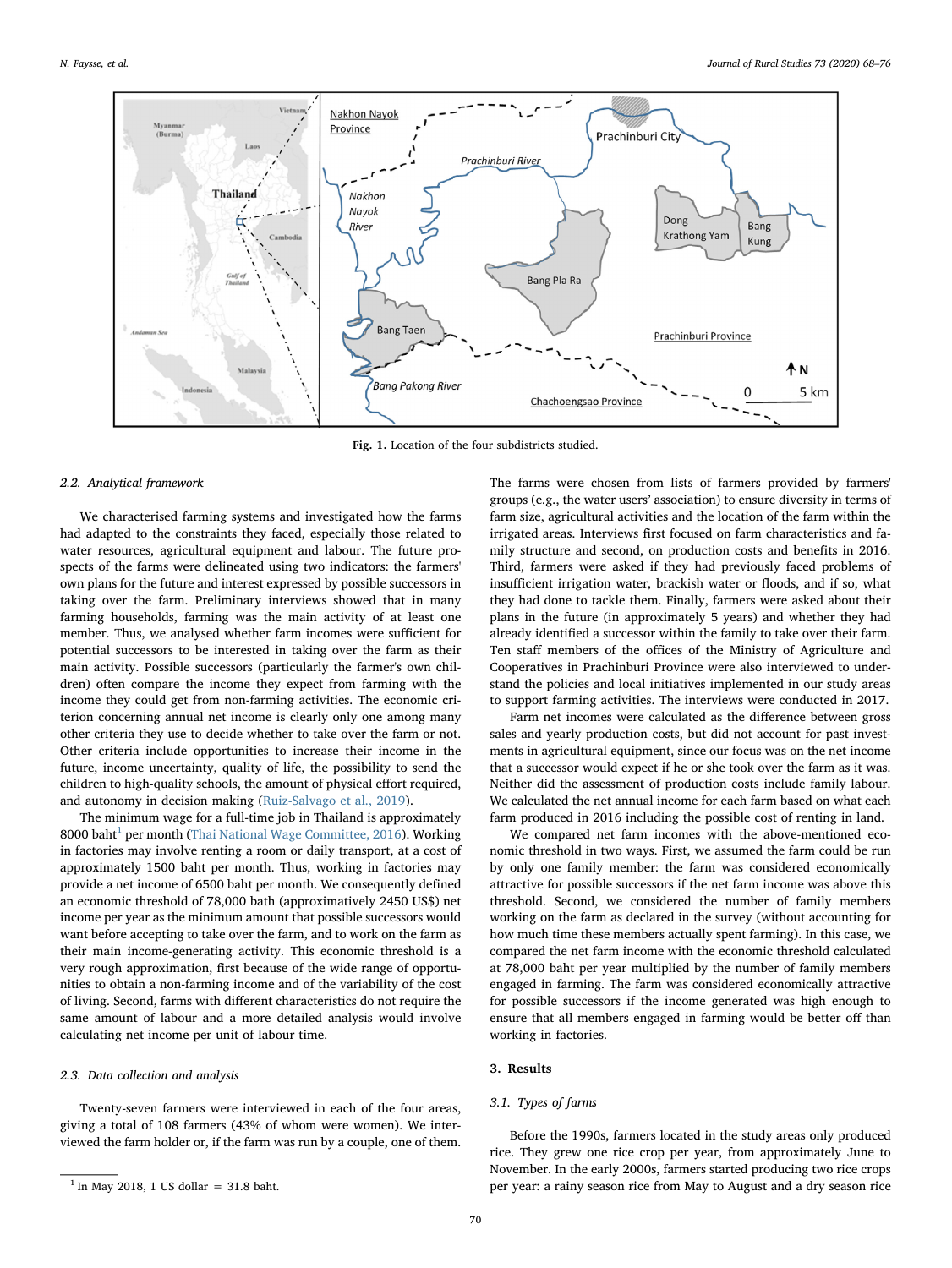<span id="page-3-0"></span>

| Farm type                                            |                                                                          | Type 1 Fish and<br>shrimp farming | Type 2 Rice and<br>shrimp | Type 3 Rice and<br>machines | Type 4 Rice, no<br>machines |
|------------------------------------------------------|--------------------------------------------------------------------------|-----------------------------------|---------------------------|-----------------------------|-----------------------------|
| Number of farmers interviewed                        |                                                                          | 27                                | 8                         | 19                          | 54                          |
| Average age (years)                                  |                                                                          | 50.2                              | 49.3                      | 54.0                        | 57.4                        |
| Average farm size (ha)                               |                                                                          | 4.4                               | 9.7                       | 13.4                        | 6.0                         |
| Proportion of rented land                            |                                                                          | 17%                               | 54%                       | 56%                         | 49%                         |
| Average number of family members working on the farm |                                                                          | 1.9                               | 2.0                       | 1.9                         | 1.4                         |
| Plans for the future                                 | Intensify or expand current farming system,<br>improve farming practices | 24%                               | 22%                       | $0\%$                       | 3%                          |
|                                                      | Diversification                                                          | 13%                               | $0\%$                     | 38%                         | 43%                         |
|                                                      | Reduce agricultural activities                                           | 0%                                | $0\%$                     | 6%                          | 10%                         |
|                                                      | No plan to change farming system or practices                            | 63%                               | 78%                       | 56%                         | 44%                         |
| Identified successor within the                      | No                                                                       | 0%                                | 15%                       | 16%                         | 48%                         |
| family                                               | Possibly                                                                 | 50%                               | 58%                       | 42%                         | 28%                         |
|                                                      | Yes                                                                      | 50%                               | 27%                       | 42%                         | 24%                         |

from November to February. Irrigation of rice is complementary in the rainy season but indispensable in the dry season. Shrimp farming also developed in Bang Taen and Bang Pla Ra Subdistricts in the 1990s. One shrimp production cycle lasts four months (one month for preparation of the pond and three months for production per se), so three shrimp production cycles per year are possible. The length of the fish production cycle varies between 8 and 12 months. All the farmers in Bang Pla Ra Subdistrict interviewed had completely stopped rice farming, and at the end of the 2000s, they had shifted from producing shrimp alone to producing shrimp and fish bred together in the same ponds.

Four main types of farms were identified based on their agricultural production and equipment ([Table 1\)](#page-3-0). The first type groups farmers in Bang Pla Ra Subdistrict who bred fish and shrimp together in the same ponds. These farmers owned most of the land they used for fish and shrimp production. The second type groups eight farmers in Bang Taen Subdistrict who produced both rice and shrimp. The third type groups farmers in Bang Taen and Dong Krathong Yam Subdistricts who produced rice and had invested in a four-wheel tractor, and in rare cases also in a harvester. These farmers had purchased a tractor to reduce their dependence on service providers, e.g., for deep ploughing. The fourth type groups farmers in Bang Taen, Dong Krathong Yam and Bang Kung Subdistricts who mainly produced rice and had not invested in either a tractor or a harvester. They owned only a small tiller. Their average farm size was less than half the average size of the third type of farms. Some rice farmers grew other crops or had fishponds, but in a very small area and mainly for home consumption.

Farmers who grew rice had increased their farmed area in the past two decades mainly by renting in land. Rented land for rice production represented approximately half their farmed land. Farmers could generally not afford to buy land as the cost (which varied significantly but was approximately 600,000 baht per ha in Dong Krathong Yam) was very high compared to average net profit to be made from rice farming.

Among the interviewees, 74% farmed full time. For 75% of the remaining farmers who had other income-generating activities, such as being head of the village or running a shop, farming represented the main income-generating activity. In other words, in 94% of the households, farming was the main income-generating activity for at least one member of the household. In 41% of the cases, only one family member was involved in farming, in 47%, two were involved, and in 12% of cases, three or more members were involved. In 15% of farms (mostly belonging to Types 1, 2 and 3), the farmers' children aged less than 40, were also involved in farming.

According to the 2013 Thai agricultural census, at national level: 64.2% of farms cultivate less than 3.2 ha and can be considered as small-scale, $^{2}$  $^{2}$  $^{2}$  31.1% farm between 3.2 and 9.6 ha and can be considered

as medium-scale, and 4.7% of farms cultivate more than 9.6 ha, and can be considered as large-scale [\(National Statistical O](#page-7-23)ffice of Thailand, [2013\)](#page-7-23). Among the farms we surveyed, 21% farmed less than 3.2 ha (13% only produced rice and 8% fish or shrimp), 55% farmed between 3.2 and 9.6 ha, and 25% farmed more than 9.6 ha. Thus, most of the farms we surveyed can be considered as medium to large scale.

#### 3.2. Adaptation to constraints

Most of the farms we surveyed had adapted their farming practices to brackish water, floods, lack of labour or lack of agricultural equipment. Concerning brackish water, 52% of the farmers we interviewed said that the water in the river near their farm was sometimes brackish in the dry season. These farmers were generally located in downstream areas, Bang Taen and Bang Pla Ra Subdistricts. In their opinion, the occurrence of brackish water in the river had become increasingly frequent in the dry season over the past 15 years, especially in March and April. This was due to increased pumping because farmers had started producing dry season rice. As a result, seawater intruded inland over a much greater distance from the estuary.

At the individual level, rice farmers had adapted by growing shortduration rice varieties, which can be harvested before March. Fish and shrimp farmers had dug ponds to store water. At collective level, in February, the water users' associations pump water into canals to store it for later use when the water in the river becomes brackish. When salinity in the river reaches approximately 1  $g/l$ , the gates connecting the canals to the river are closed and no more water is pumped into canals usually until June. As the gates are closed, if not enough water is stored in the canals, the farmers may face water shortages during this period. Thanks to these adaptive measures, only 11% of the farmers interviewed considered that the occurrence of brackish water affected crop yields or the production of fish and shrimp.

Second, floods occur frequently in the study areas in October and November. In Bang Taen, Dong Krathong Yam and Bang Kung Subdistricts, farmers made sure they harvested rice or completed a shrimp or fish production cycle before the flood period. In Bang Pla Ra Subdistrict, fish and shrimp farmers had installed nets along the edges of the ponds to make sure the fish and shrimp could not escape from the ponds during flooding. Farmers organised in groups (usually three to four members) had also collectively built small dykes around the ponds. Flooding was also managed collectively in Bang Taen Subdistrict, as the pumps operated by the subdistrict local administration, which were used to pump water into the canals in the dry season, were also used to pump flood water back into the river. Thanks to these adaptive measures, the farmers said they were usually not affected by floods.

<span id="page-3-1"></span><sup>&</sup>lt;sup>2</sup> The Offi[ce of Agricultural Economics of Thailand \(2013\)](#page-7-24) in fact considers that small-scale farmers farm less than 2.4 ha. However, the 2013 agricultural

<sup>(</sup>footnote continued)

census does not provide figures corresponding to this threshold.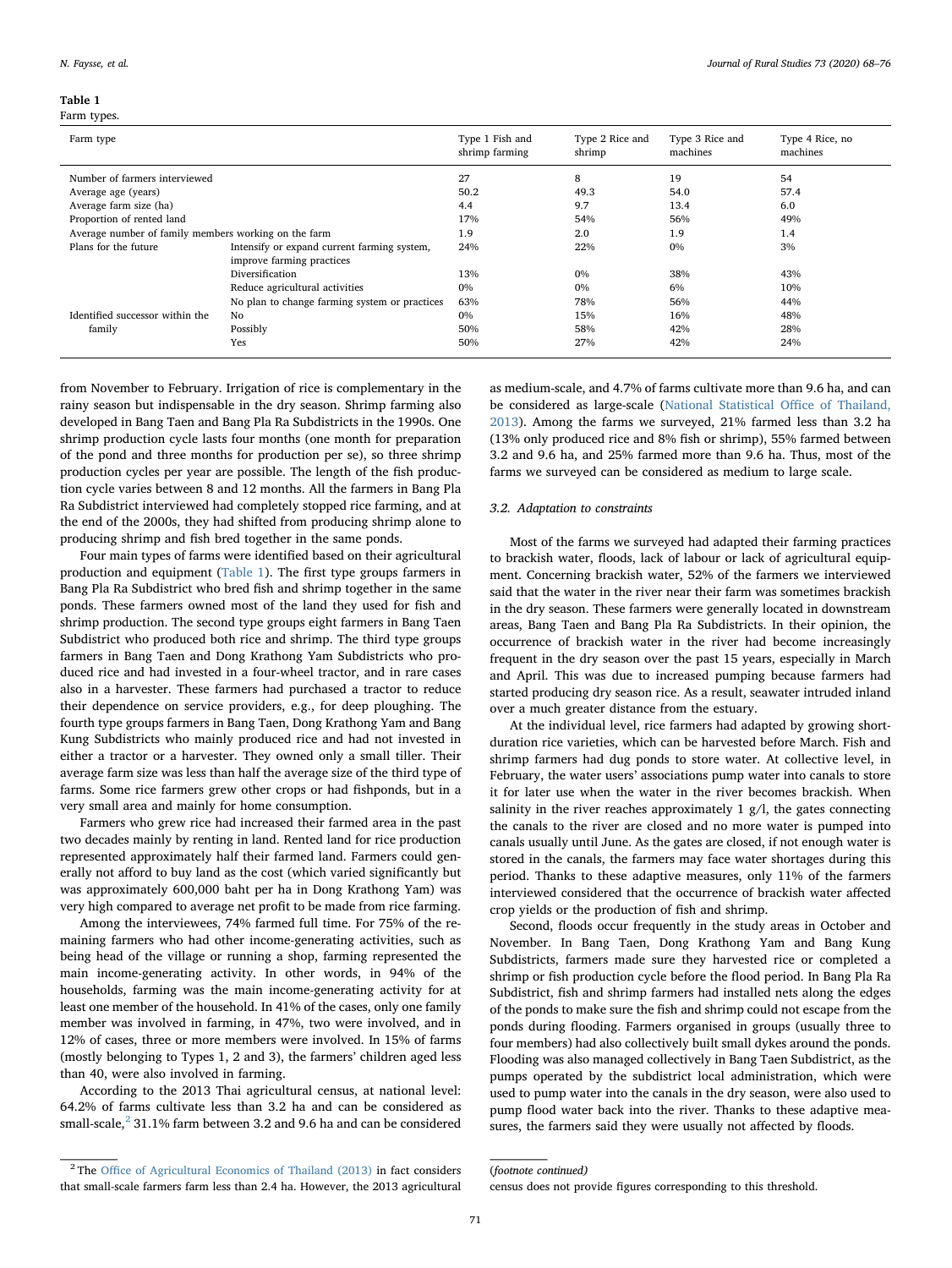#### <span id="page-4-0"></span>Table 2

Proportion of farms above the economic threshold of attractivity for possible successors.

|                                                                                                                                          | 1. Fish and shrimp<br>farming |              | 2. Rice and shrimp 3. Rice and machinery | 4. Rice, no machinery |
|------------------------------------------------------------------------------------------------------------------------------------------|-------------------------------|--------------|------------------------------------------|-----------------------|
| Considering one family member farming full time<br>Taking the number of family members farming at the time of the survey into<br>account | 96%<br>74%                    | 100%<br>100% | 84%<br>53%                               | 31%<br>28%            |

Third, almost all the rice farmers outsourced part of or all their agricultural operations. In the study area, rice production involves five main activities: ploughing, sowing, spraying chemicals, applying fertilizers and harvesting. Among the 81 farmers who grew rice, 63 did not do the deep ploughing themselves, and 78 did not harvest themselves, mostly because they did not have the necessary machinery. Approximately two thirds of the rice farmers also paid labourers to sow seeds, spray chemicals and apply fertilizers. The reasons given were: 1) lack of available family labour during periods of high labour needs; 2) health risks associated with the spraying of pesticides; and 3) the farmers' old age. This had consequences for profits since paying for hired labour and renting machines with their operators represented 54% of rice production costs (not including the cost of renting in land). Thus, on farms which only produced rice, only one person was engaged in full-time farming, while the other family members helped occasionally, for instance, with sowing.

By contrast, farmers engaged in fish and shrimp farming or combined rice and shrimp farming generally did the breeding themselves and only hired labourers to harvest the fish and shrimp at the end of each production cycle. They were also significantly younger than the farmers who only produced rice ( $p < 0.001$ ). The average number of family members working on rice farms with no agricultural machinery was lower than in the three other types ([Table 1\)](#page-3-0) both because of the outsourcing of agricultural activities and because they farmed less land than rice farms with machinery.

#### 3.3. Future prospects of the farms

Farmers involved in the most profitable activities (shrimp farming or combined fish and shrimp farming) generally either planned to invest in their farming systems or had no major plans to change their systems because they were generally satisfied with them at the times of the interview ([Table 1\)](#page-3-0). Almost none of the farmers who only produced rice (Types 3 and 4 in [Table 1](#page-3-0)) planned to intensify or expand their farming system. The advanced age of many of these farmers contributed to their lack of interest in changing their farming systems. Moreover, they considered that rice production had limited prospects for development due to low rice prices (and the government discourse claiming there would be no further subsidies for rice) and lack of identified opportunities for a major improvement in rice farming practices. In particular, rice farmers who had invested in agricultural machinery did not mention a plan to expand their rice cropped area. Another reason for them not to expand rice cultivation was that they considered that they did not have the necessary labour force to do so.

Instead of expanding rice cropped areas, rice farmers who aimed to change their farming systems (41% of farmers who only produced rice) planned to diversify by growing other crops such as vegetables, planting orchards, or fish farming. None of the farmers who only produced rice were interested in shrimp farming because of the high investment costs required, lack of knowledge of the production techniques and markets, and because they considered shrimp farming to be risky, both in terms of diseases and in terms of market prices.

Forty-seven percent of rice farmers had no future plans because they considered their scope for change to be limited. Indeed, two main types of constraints do limit opportunities for change, in particular planting orchards or growing vegetables. The first constraint was the occurrence

of brackish water and floods. Farmers could attempt to avoid flooding by building dykes and they could attempt to deal with brackish water by digging ponds in which fresh water would be stored. However, these investments were costly, and neither was guaranteed to solve the problems of brackish water or floods. Moreover, such costly investments were insecure on land that was rented in by the farmer, and 14 out of the 27 interviewed farmers in Bang Kung Subdistrict owned no land. Among the 73 farmers who only produced rice, only six had started planting an orchard or growing vegetables on very small areas.

[Table 1](#page-3-0) shows the farmers' own assessment of the chances that someone in their family would take over the farm. The percentage of farmers who already knew there would be no successor in their family was low among farmers engaged in shrimp farming or combined fish and shrimp farming (respectively, 15% and 0%). Rice farmers who had invested in agricultural machinery were also likely to have identified a successor (only four of the 22 farmers who farmed more than 9 ha had no identified successor). By contrast, 48% of rice farmers who had no machinery were sure that no-one in their family would take over their farm, most said their children were not interested.

In 2016, average yields of rice farms were 4.2 t/ha for both rainy season and dry season rice, giving an average net profit of 15,700 baht (i.e., approximatively US\$490) per ha per year. If the farmers rented in land, the average net profit dropped to 8350 baht per ha. The average net income for shrimp production was much higher: 108,000 baht/ha in 2016. Combined fish and shrimp production was between the two with an average net profit of 75,000 baht/ha in 2016. The profit had previously been higher, but by 2017, the sales price of fish had been declining for several years.

[Table 2](#page-4-0) compares net farm incomes with the economic threshold defined in the methods section. The net income of most Type 1, 2 and 3 farms was above the threshold when only one farming family member was considered, or when the number of family members actually involved in farming in 2017 was taken into consideration. Moreover, most Type 1, 2 and 3 farms that were under the threshold when considering the number of family members actually involved in farming may still be considered as being able to provide sufficient incomes for one person farming fulltime. For the six fish and shrimp farms which were under the threshold when considering all farming members but not when considering one member, the ratio of farmed area to the number of farming family members was of 0.6–0.8 ha per person. In practice, 66% of farmers we interviewed who were engaged in combined fish and shrimp breeding farmed more than 1.6 ha per person. This means that these farms could probably be managed by one person alone, and that they can thus be considered as above the economic threshold in terms of economic attractivity for possible successors. The same goes for rice farmers who owned agricultural machinery. The income of six of these farms was above the threshold when only one person was considered, but not when the number of family members actually involved in farming in 2017 was used for the calculations. For these six farms, the ratio of farmed area to the number of farming family member was 3–6 ha per person. However, the ratio of 47% of the rice farmers who had machinery was more than 6 ha per person. In contrast with the situation of fish and shrimp farmers and rice farmers who owned machinery, the income of more than two thirds of rice farmers with no machinery was below the threshold.

Interpreting the differences in economic profitability reveals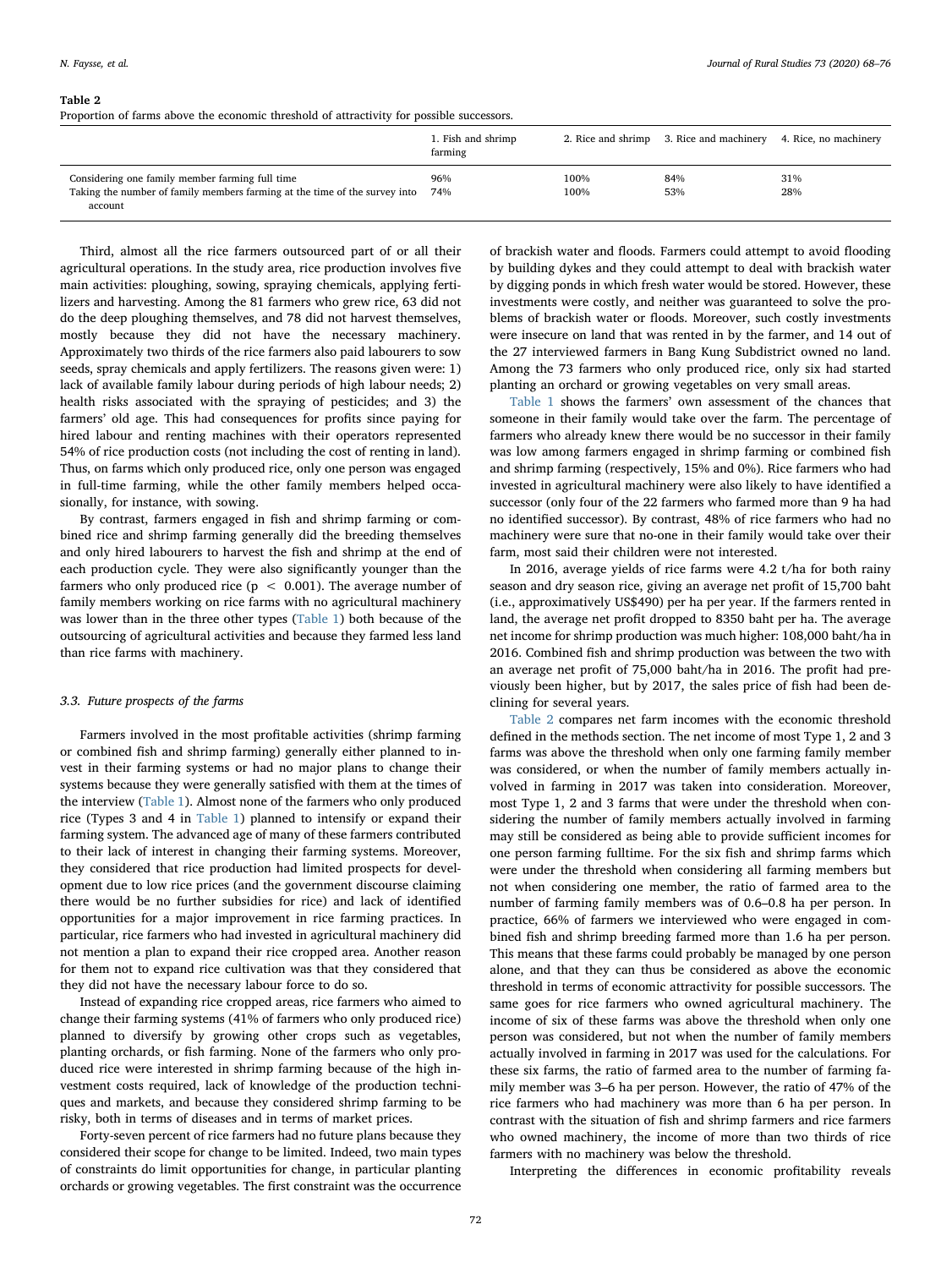similarities with the one based on identifying possible successors. Among the farmers who already had identified a successor, 63% were above the threshold (taking one farmer into account), whereas only 36% of those who had no successor were above this threshold.

Rice farmers who cultivated a relatively larger area were generally more able to buy a tractor. However, the purchase of a tractor did not only reflect farm size: it also reflected farmers' willingness to invest in their farm in order to reduce the cost of outsourcing agricultural work and to have more freedom of choice in deciding when to do the work. Some farmers who farmed a relatively small area had also invested in a tractor. Conversely, the absence of a tractor was only one factor among others (farmer's ageing, lack of an identified successor and small farm) which when combined, weakened rice farms. Hereafter, we use the term "vulnerable rice farms" to refer to Type 4 farms, to avoid focusing on the absence of agricultural machinery.

#### 3.4. Agricultural policies and local initiatives

The support provided to farmers by the Ministry of Agriculture and Cooperatives differed considerably depending on the topic: water issues, agricultural production and marketing, and the increasing age of farmers. There was active support for dealing with water issues in the study areas, in particular, the construction of the Naruebodindrachinta Reservoir in the upstream part of the Prachinburi River Basin. It started operating in 2016 and played a role both in limiting the occurrence of flooding and, by releasing stored water, in reducing salinity in the dry season. Local offices of the Ministry of Agriculture and Cooperatives made some attempts to improve the relations between farmers and other actors of agricultural value chains. Farmers could attend training courses on agricultural practices and, in the framework of the "selfsufficiency economy" programme, the Ministry of Agriculture and Cooperatives distributed tree seedlings and fingerlings to some farmers in the subdistricts in our study areas. However, none of farmers we interviewed had benefitted from such a programme.

Two "large-scale schemes" focused on rice production started in Bang Taen and Bang Kung Subdistricts in 2017. The farmers involved in these two schemes received rice seeds, they attended training sessions (e.g., on rice cultivation techniques and integrated pest management) and the soil of their farm was analysed. However, there was no initiative concerning marketing because of the low quality of the rice they produced. A "large-scale scheme" was also implemented in Bang Pla Ra Subdistrict in 2017, which focused on fish and shrimp production. A market was built so farmers could contact more middlemen, hopefully leading to increased competition between the latter.

However, the successful implementation of proposed "large-scale schemes" involving rice farms faced major challenges. First, these schemes aim to bring about major changes in farming practices and to promote collective action between farmers to jointly negotiate prices of both agricultural inputs and produce. However, many of the farmers with vulnerable rice farms we interviewed who were taking part in the large-scale rice schemes were already old and, especially in Bang Kung Subdistrict, they had no hope of finding a successor within their family. These farmers are likely to have limited interest in undertaking the major changes in their practices that would be required to decrease production costs by 20% and increase their sales by 20%. Second, the activities proposed in the framework of the two "large-scale schemes" focusing on rice may not fully match the priorities of many rice farmers, since half of them declared that their goal was to stop rice monocropping and to diversify. Finally, the offices of the Ministry of Agriculture and Cooperatives in Prachinburi Province had done almost nothing to deal with the issue of helping young people to start farming (see also [Phiboon et al., 2019](#page-7-25)).

Concerning local initiatives, thanks to support provided by a company in the framework of a Corporate Social Responsibility initiative, in 2014, a group of farmers in Bang Taen Subdistrict began producing and marketing organic rice [\(Faysse and Phiboon \(2019\)](#page-7-26)). This group included both farmers mainly aiming to increase profitability and farmers mainly aiming to produce rice for home consumption.

### 4. Discussion

#### 4.1. Mainly farming … until now

The image that emerges from the study of irrigated farms in Prachinburi differs from the one of farms with limited access to land and water in other areas of Thailand in several ways. Much more labour is required by these farms than by the small-scale rainfed farms of the Northeast and North Regions: rice farmers grow two rice crops and often on a much larger area, and fish and shrimp breeding requires daily care. However, most of these farms also brought in sufficient income for at least one household member to farm as his or her main activity. The economic threshold used here would not make much sense in farms where household members dedicate limited time to farming, as documented in many cases in the Northeast and North Regions. In the present case, where farming was the main activity of almost all the interviewees, and the only activity for two thirds of them, it provided an interpretation of differences between farms that largely agrees with differences in the way farm holders saw the future of their farms.

What is more, the average age of fish and shrimp farmers in the present survey was below national average and, on several farms, young family members were also engaged in farming. Higher farm incomes were linked to younger age and higher farmers' assessment of the possibility that a family member would take over the farm in the future. As reported by [Zagata and Sutherland \(2015\)](#page-8-12) and [Davidova et al.](#page-7-27) [\(2012\)](#page-7-27) in Europe, one of the key drivers of the processes of ageing farming population and limited installation of young farmers is the income that can be obtained from farming. There is less shortage of young people willing to become farmers when incomes from farming are comparable to incomes young people can obtain from non-farming activities.

Nevertheless, the sustainability of vulnerable rice farms in our study areas appears to be compromised. [Kasem and Thapa \(2011\)](#page-7-28) and [Sirisup](#page-8-8) [and Kammeier \(2003\)](#page-8-8) already identified the constraints facing farms in the delta area around Bangkok, such as lack of fresh irrigation water or shortage of labour. Compared to these two studies, which took place eight and 16 years ago, the role of an ageing population in rice farms has become of key importance. What is more, the authors of those studies identified the constraints separately, whereas in the farms surveyed here, these constraints had become much more interrelated.

[Fig. 2](#page-6-0) shows the interrelations between water resources, the farming system and farm characteristics for the vulnerable rice farms. These interrelations have created a vicious circle of limited profitability, which threatens the sustainability of these rice farms. The vicious circle increasingly discourages farmers from changing their practices and, in the words of [Dorward et al. \(2009\)](#page-7-29) from "stepping in" to intensify their farming systems.

The role of farming as a key activity for the households surveyed continued despite wider changes at household level and at the level of the study area. At village level, most households were still engaged in farming [\(Ruiz-Salvago et al., 2019](#page-8-10)) but several members of each household were engaged in non-farming activities. The presence of factories in the region enabled them to commute daily to these factories, reducing the need for migration. Thus, the study area was much less subject to the changes that have been described in the studies on rural dynamics in the Northeast and North Regions of Thailand, such as the marginalization of farming within a larger set of income-generating activities, and the spread of families over many sites due to migration.

#### 4.2. Uncertain futures

There is still no clear indication of how farms in Thailand with limited access to land and water will evolve in the future, as up to now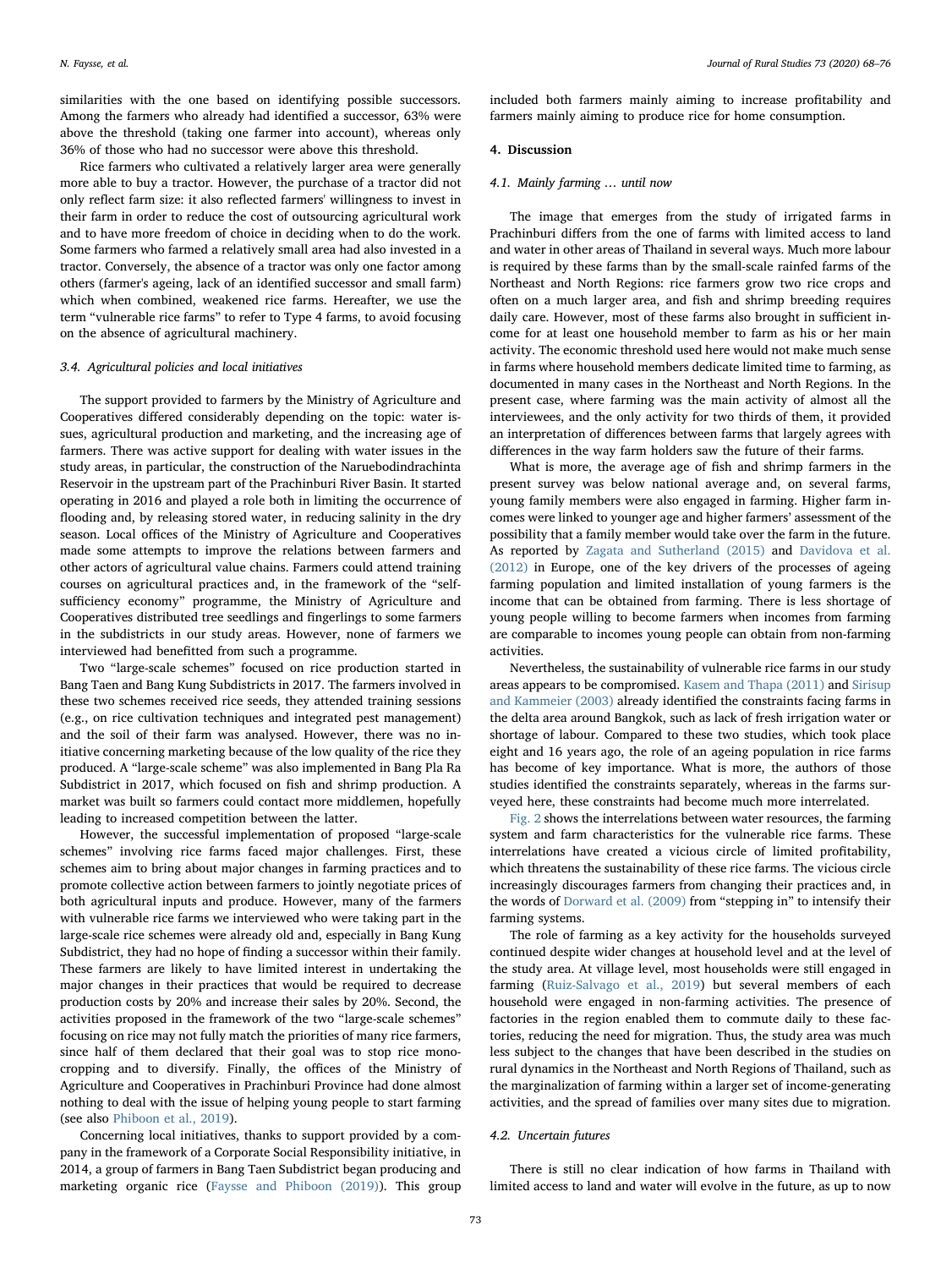<span id="page-6-0"></span>

Fig. 2. Constraints to changes in vulnerable rice farms towards more profitable farming.

the adaptive strategies implemented by farm holders have made it possible to put major agrarian changes "on hold" [\(Rigg et al., 2018](#page-8-13)). At a broader level, [Rigg et al. \(2016\)](#page-8-0) proposed four scenarios for the evolution of smallholders in Asia. The first is a business-as-usual scenario in which smallholders remain in rural areas because of the absence of alternative opportunities. The second one amounts to the disappearance of smallholders and a shift towards large-scale farms. This would resemble what took place in most of Western Europe in the second part of the 20th century, whereby the agricultural land of farms for which no successor had been found was taken over by remaining farmers, leading to a continuous increase in farm size ([Vidal, 2000](#page-8-14)). The third scenario concerns an increase in smallholders' political power, leading to public policies providing substantial support and protection for smallholder farmers. The fourth scenario corresponds to a move towards households continuing to mix farming and non-farm incomegenerating activities (both locally and thanks to migration). This would prolong the dynamics currently observed on rainfed rice farms in the Northern and Northeast Regions of Thailand.

The first three scenarios proposed by [Rigg et al. \(2016\)](#page-8-0) do not appear to correspond to the possible future of rice farms in our study areas, at least not in the coming decade. The lack of expected successors for most of the vulnerable rice farms may limit the possibility of a shift towards the first scenario ("remaining smallholders by default"). Concerning the second scenario ("shift towards large-scale farms"), rice farmers who had invested in agricultural machinery did not express any interest in increasing their farmed area, at least using current farm production techniques. Options for increased mechanisation of rice production may exist in the future but were not yet present in the area at the time of the survey. Concerning the third scenario ("policies protecting smallholders"), there is no hint of willingness on the part of the government to strongly support smallholder farmers' access to national and international markets, especially after the last scheme to support rice prices was seriously criticized ([Ricks, 2018](#page-7-20)).

The fourth scenario (mixing of farming and non-farming incomegenerating activities) may take place but it would require notable changes in farming systems, since rice farmers are already engaged in the time-consuming activity of growing two rice crops a year, and on larger areas than the ones generally farmed in the Northern and Northeast regions of Thailand. Such a scenario may involve reducing the intensity of farming or leaving land unfarmed.

4.3. The need for comprehensive approaches in Thailand and other newly industrialised Southeast Asian countries

As already pointed out at national level [\(Faysse, 2017](#page-7-30)), Thai agricultural policies do not appear to take the diversity of farming situations in the study areas fully into account. They do not distinguish between: (i) currently profitable farming systems which - for the moment - are sustainable at farm level (and for which "large-scale schemes" may be beneficial), and (ii) farming systems which have entered a vicious circle of limited profitability and for which policies such as the "large-scale schemes" alone do not appear to be sufficient to interrupt the vicious circle in which they are trapped. In the short term, public policies could provide support to help rice farms adapt to existing constraints, while taking the diversity of their situations into account. The support provided to organic farming in Bang Taen is a promising example as it provides an opportunity to farmers aiming for increased profitability and to farmers aiming to increase rice production for home consumption. In the longer term, the sustainability of the agricultural sector in the rice production zone will probably not be achieved through limited adjustments, rather, a transformation of farming systems is required [\(Darnhofer et al., 2010\)](#page-7-31).

Farms in irrigated areas of Malaysia, Indonesia, the Philippines and Vietnam are usually much smaller than the farms in our study area: generally ranging between 0.5 and 3 ha [\(Man and Sadiya, 2012](#page-7-32); [Bosma](#page-7-33) [et al., 2012](#page-7-33); [Mariano et al., 2012](#page-7-34); [Nathan and Mohamad, 2014](#page-7-35); [Antriyandarti, 2018](#page-7-36)). Studies in these irrigated areas mention some aspects of a similar "vicious circle" that could limit the capacities of farms to evolve in the future. In these areas, farmers' frequent engagement in non-farming activities has been reported ([Lorenzen, 2015](#page-7-37); [Moya et al., 2015;](#page-7-38) [Nathan and Rosli, 2016](#page-7-39)). The lack of interest of young people in engaging in farming was also mentioned, albeit often based on limited quantitative data ([Moya et al., 2015;](#page-7-38) [Ngah et al., 2013](#page-7-40); [Susilowati, 2014\)](#page-8-15).

This vicious circle could become a major obstacle to the implementation of public programmes to increase rice productivity and production (e.g., in Malaysia, [Davidson, 2018](#page-7-41)). Like in the cases studied in Thailand, programmes that propose a marginal increase in profits from farming may not be sufficient to break the vicious circle. In order to find pathways towards more sustainable farming systems, there is a need for comprehensive approaches tackling economic and environmental issues at the same time as the problem of supporting new generations of farmers. The latter type of support is still incipient in newly industrialised countries of Asia ([FFTC-RDA, 2014](#page-7-42)) but increasingly merits deliberation.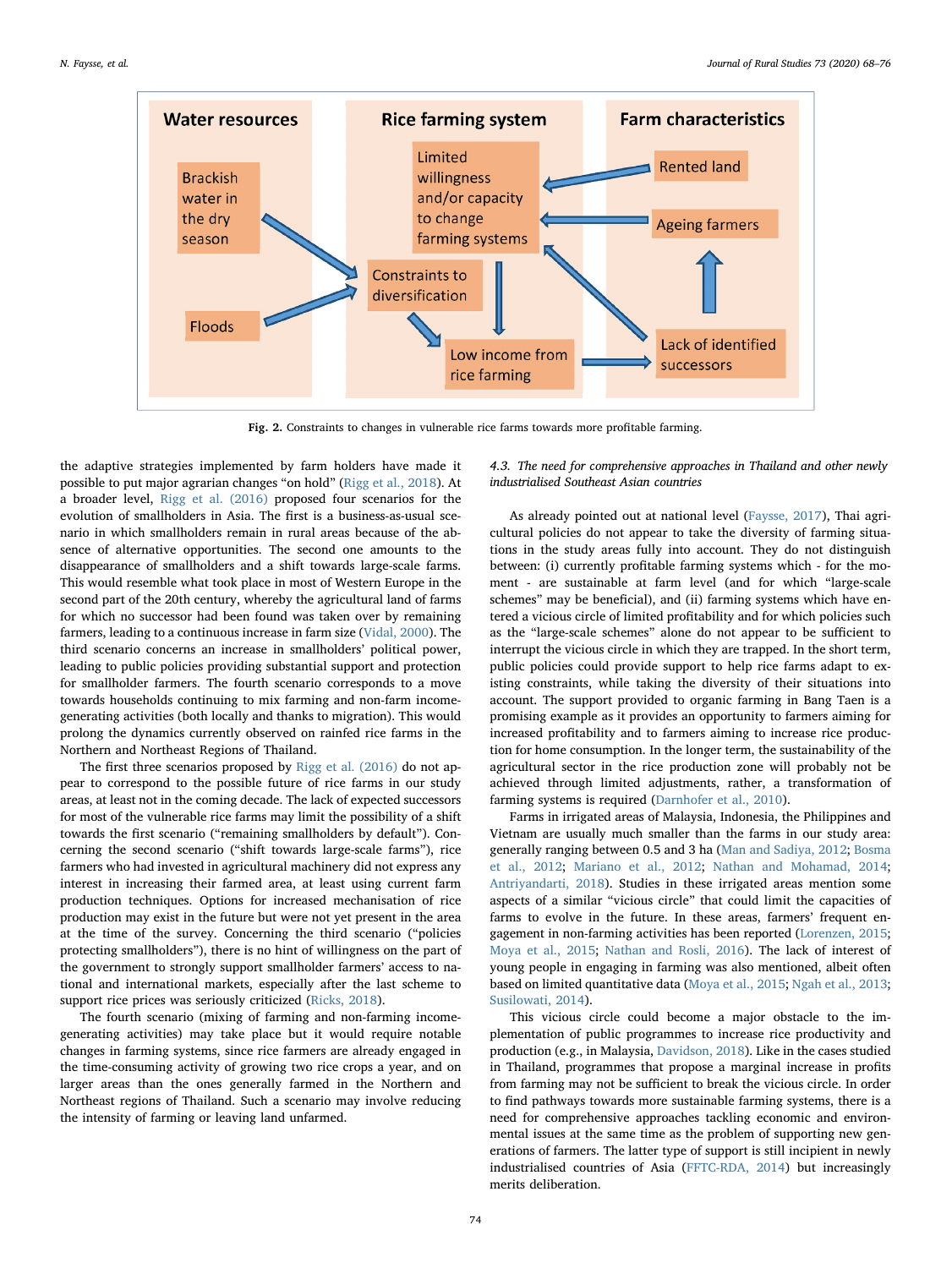#### 5. Conclusion

Almost all irrigated farms surveyed in the present study provided sufficient income to enable at least one household member to farm as his or her main activity. Apart from this shared trait, the situation of the farms varied widely from being economically sound to very fragile. Moreover, these farms evolve in an environment marked by heavy constraints, particularly in terms of access to irrigation water, flooding and marketing. This limits their capacity to adapt to ongoing agricultural and non-agricultural changes. In rice production areas, up to now, access to irrigation water has enabled farmers to adapt to the increasingly low profitability of rice farming, as did the expansion of non-farming activities in the Northeast Region of Thailand. However, the future of rice farms (both the smaller and the larger ones) is uncertain.

Irrigated areas in newly industrialised countries of Asia (e.g., the "granaries" in Malaysia, the delta area around Bangkok in Thailand, the Mekong River delta in Vietnam) have been described as the "rice bowls" of these countries. The present study shows that the sustainability of rice production can be very fragile even when the farms are relatively large according to Southeast Asian standards. If these systems are to continue playing an active role in national agricultural production and to help achieve national food security, there is a need for new ways of thinking about the future of these areas. Sustainable agricultural systems will likely involve tackling issues such as farm size, the engagement of young farmers, and types of agricultural production, as these "rice bowls" are likely to contain more than rice in the future.

#### Funding

This work was supported by the Agence Nationale de la Recherche (French National Agency for Research) as part of the DOUBT project.

#### Declaration of competing interest

None.

#### Appendix A. Supplementary data

Supplementary data to this article can be found online at [https://](https://doi.org/10.1016/j.jrurstud.2019.12.002) [doi.org/10.1016/j.jrurstud.2019.12.002](https://doi.org/10.1016/j.jrurstud.2019.12.002).

#### References

- <span id="page-7-36"></span>[Antriyandarti, E., 2018. Constraints of farm size enlargement in the rice sector of Central](http://refhub.elsevier.com/S0743-0167(19)30698-9/sref1) [Java: a case study. Bulg. J. Agric. Sci. 24 \(6\), 949](http://refhub.elsevier.com/S0743-0167(19)30698-9/sref1)–958.
- <span id="page-7-10"></span>[Barney, K., 2012. Land, livelihoods, and remittances: a political ecology of youth out](http://refhub.elsevier.com/S0743-0167(19)30698-9/sref2)migration across the Lao–[Thai Mekong border. Crit. Asian Stud. 44 \(1\), 57](http://refhub.elsevier.com/S0743-0167(19)30698-9/sref2)–83.
- <span id="page-7-12"></span>[Bhandari, H., Mishra, A.K., 2018. Impact of demographic transformation on future rice](http://refhub.elsevier.com/S0743-0167(19)30698-9/sref3) [farming in Asia. Outlook Agric. 47 \(2\), 125](http://refhub.elsevier.com/S0743-0167(19)30698-9/sref3)–132.
- <span id="page-7-16"></span>Thailand Board of Investment, 2017. Thailand: Food Industry. Retrieved from: [www.boi.](http://www.boi.go.th/upload/content/TIR-SEP2017_81650.pdf) [go.th/upload/content/TIR-SEP2017\\_81650.pdf](http://www.boi.go.th/upload/content/TIR-SEP2017_81650.pdf), Accessed date: April 2018.
- <span id="page-7-33"></span>[Bosma, R.H., Nhan, D.K., Udo, H.M., Kaymak, U., 2012. Factors a](http://refhub.elsevier.com/S0743-0167(19)30698-9/sref5)ffecting farmers' adoption of integrated rice–fi[sh farming systems in the Mekong delta, Vietnam. Rev.](http://refhub.elsevier.com/S0743-0167(19)30698-9/sref5) [Aquac. 4 \(3\), 178](http://refhub.elsevier.com/S0743-0167(19)30698-9/sref5)–190.
- <span id="page-7-18"></span>[Briones, R.M., Rakotoarisoa, M.A., 2013. Investigating the Structures of Agricultural](http://refhub.elsevier.com/S0743-0167(19)30698-9/sref6) [Trade Industry in Developing Countries, vol. 38 FAO Commodity and Trade Policy](http://refhub.elsevier.com/S0743-0167(19)30698-9/sref6) [Research Working Paper](http://refhub.elsevier.com/S0743-0167(19)30698-9/sref6).
- <span id="page-7-31"></span>[Darnhofer, I., Fairweather, J., Moller, H., 2010. Assessing a farm's sustainability: insights](http://refhub.elsevier.com/S0743-0167(19)30698-9/sref7) [from resilience thinking. Int. J. Agric. Sustain. 8 \(3\), 186](http://refhub.elsevier.com/S0743-0167(19)30698-9/sref7)–198.
- <span id="page-7-27"></span>[Davidova, S., Fredriksson, L., Gorton, M., Mishev, P., Petrovici, D., 2012. Subsistence](http://refhub.elsevier.com/S0743-0167(19)30698-9/sref8) [farming, incomes, and agricultural livelihoods in the new member states of the](http://refhub.elsevier.com/S0743-0167(19)30698-9/sref8) [European Union. Environ. Plan. C Govern. Policy 30 \(2\), 209](http://refhub.elsevier.com/S0743-0167(19)30698-9/sref8)–227.
- <span id="page-7-41"></span>[Davidson, J.S., 2018. Stagnating yields, unyielding pro](http://refhub.elsevier.com/S0743-0167(19)30698-9/sref9)fits: the political economy of [Malaysia's rice sector. J. Southeast Asian Stud. 49 \(1\), 105](http://refhub.elsevier.com/S0743-0167(19)30698-9/sref9)–128.
- <span id="page-7-22"></span>[Department of Agricultural Extension, 2016. Agricultural Extension System \[in Thai\].](http://refhub.elsevier.com/S0743-0167(19)30698-9/sref10) [Unpublished document, Bangkok.](http://refhub.elsevier.com/S0743-0167(19)30698-9/sref10)
- <span id="page-7-29"></span>[Dorward, A., Anderson, S., Bernal, Y.N., Vera, E.S., Rushton, J., Pattison, J., Paz, R., 2009.](http://refhub.elsevier.com/S0743-0167(19)30698-9/sref11) [Hanging in, stepping up and stepping out: livelihood aspirations and strategies of the](http://refhub.elsevier.com/S0743-0167(19)30698-9/sref11) [poor. Dev. Pract. 19 \(2\), 240](http://refhub.elsevier.com/S0743-0167(19)30698-9/sref11)–247.
- <span id="page-7-21"></span>[Egery, J., 2014. Economic Risks in the Agricultural Sectors of Emerging Economies:](http://refhub.elsevier.com/S0743-0167(19)30698-9/sref12) [Smallholder Perspectives of Projects Based on Thailand's Philosophy of Su](http://refhub.elsevier.com/S0743-0167(19)30698-9/sref12)fficiency

[Economy. Doctoral dissertation, University of Ottawa.](http://refhub.elsevier.com/S0743-0167(19)30698-9/sref12)

- <span id="page-7-30"></span>[Faysse, N., 2017. Dwindling or thriving? Making sense of the diversity of agricultural and](http://refhub.elsevier.com/S0743-0167(19)30698-9/sref13) [rural dynamics in Thailand. NIDA Dev. J. 57 \(4\), 1](http://refhub.elsevier.com/S0743-0167(19)30698-9/sref13)–14.
- <span id="page-7-26"></span>[Faysse, N., Phiboon, K., 2019. Building capacities for change: farmers moving away from](http://refhub.elsevier.com/S0743-0167(19)30698-9/optKpmfsoxeu2) [conventional rice farming in Prachinburi Province, Thailand. J. Community Dev. Res.](http://refhub.elsevier.com/S0743-0167(19)30698-9/optKpmfsoxeu2) [12 \(4\), 57](http://refhub.elsevier.com/S0743-0167(19)30698-9/optKpmfsoxeu2)–67.
- <span id="page-7-42"></span>[FFTC-RDA, 2014. \(Food and fertilizer technology center for the Asian and paci](http://refhub.elsevier.com/S0743-0167(19)30698-9/sref15)fic region – [rural development administration\). In: Proceedings of the International Seminar on](http://refhub.elsevier.com/S0743-0167(19)30698-9/sref15) [Enhanced Entry of Young Generation into Farming. Jeonju, South Korea, 21](http://refhub.elsevier.com/S0743-0167(19)30698-9/sref15)–23 [October](http://refhub.elsevier.com/S0743-0167(19)30698-9/sref15).
- <span id="page-7-1"></span>[Fishman, R., Jain, M., Kishore, A., 2013. Patterns of Migration, Water Scarcity and Caste](http://refhub.elsevier.com/S0743-0167(19)30698-9/sref16) [in Rural Northern Gujarat. International Growth Centre, London, UK.](http://refhub.elsevier.com/S0743-0167(19)30698-9/sref16)
- <span id="page-7-8"></span>[Formoso, B., 2016. Are Thai peasants still farmers? The socioeconomic transformation of](http://refhub.elsevier.com/S0743-0167(19)30698-9/sref17) [two villages of northeastern Thailand. Moussons. Recherche en sciences humaines sur](http://refhub.elsevier.com/S0743-0167(19)30698-9/sref17) l'[Asie du Sud-Est 28, 39](http://refhub.elsevier.com/S0743-0167(19)30698-9/sref17)–60.
- <span id="page-7-4"></span>Gödecke, T., Waibel, H., 2011. Rural–urban [transformation and village economy in](http://refhub.elsevier.com/S0743-0167(19)30698-9/sref18) [emerging market economies during economic crisis: empirical evidence from](http://refhub.elsevier.com/S0743-0167(19)30698-9/sref18) [Thailand. Camb. J. Reg. Econ. Soc. 4 \(2\), 205](http://refhub.elsevier.com/S0743-0167(19)30698-9/sref18)–219.
- <span id="page-7-0"></span>[Haggblade, S., Hazell, P., Reardon, T., 2010. The rural non-farm economy: prospects for](http://refhub.elsevier.com/S0743-0167(19)30698-9/sref19) [growth and poverty reduction. World Dev. 38 \(10\), 1429](http://refhub.elsevier.com/S0743-0167(19)30698-9/sref19)–1441.
- <span id="page-7-2"></span>[Hu, Z., Rahman, S., 2015. Economic drivers of contemporary smallholder agriculture in a](http://refhub.elsevier.com/S0743-0167(19)30698-9/sref20) [transitional economy: a case study of Hu Village from southwest China. Singap. J.](http://refhub.elsevier.com/S0743-0167(19)30698-9/sref20) [Trop. Geogr. 36 \(3\), 324](http://refhub.elsevier.com/S0743-0167(19)30698-9/sref20)–341.
- <span id="page-7-28"></span>Kasem, S., Thapa, G.B., 2011. Crop diversifi[cation in Thailand: status, determinants, and](http://refhub.elsevier.com/S0743-0167(19)30698-9/sref21) eff[ects on income and use of inputs. Land Use Policy 28 \(3\), 618](http://refhub.elsevier.com/S0743-0167(19)30698-9/sref21)–628.
- <span id="page-7-17"></span>[Kersting, S., Wollni, M., 2012. New institutional arrangements and standard adoption:](http://refhub.elsevier.com/S0743-0167(19)30698-9/sref22) [evidence from small-scale fruit and vegetable farmers in Thailand. Food Policy 37 \(4\),](http://refhub.elsevier.com/S0743-0167(19)30698-9/sref22) 452–[462](http://refhub.elsevier.com/S0743-0167(19)30698-9/sref22).
- <span id="page-7-19"></span>[Lebel, L., Mungkung, R., Gheewala, S.H., Lebel, P., 2010. Innovation cycles, niches and](http://refhub.elsevier.com/S0743-0167(19)30698-9/sref23) [sustainability in the shrimp aquaculture industry in Thailand. Environ. Sci. Policy 13](http://refhub.elsevier.com/S0743-0167(19)30698-9/sref23) [\(4\), 291](http://refhub.elsevier.com/S0743-0167(19)30698-9/sref23)–302.
- <span id="page-7-37"></span>[Lorenzen, R.P., 2015. Disintegration, formalisation or reinvention? Contemplating the](http://refhub.elsevier.com/S0743-0167(19)30698-9/sref24) [future of Balinese irrigated rice societies. Asia Pac. J. Anthropol. 16 \(2\), 176](http://refhub.elsevier.com/S0743-0167(19)30698-9/sref24)–193.
- <span id="page-7-32"></span>Man, N., Sadiya, S.I., 2012. Off[-farm employment participation among paddy farmers in](http://refhub.elsevier.com/S0743-0167(19)30698-9/sref25) [the Muda Agricultural Development Authority and Kemasin Semerak granary areas of](http://refhub.elsevier.com/S0743-0167(19)30698-9/sref25) [Malaysia. Asia Pac. Dev. J. 16 \(2\), 141](http://refhub.elsevier.com/S0743-0167(19)30698-9/sref25)–153.
- <span id="page-7-34"></span>[Mariano, M.J., Villano, R., Fleming, E., 2012. Factors in](http://refhub.elsevier.com/S0743-0167(19)30698-9/sref26)fluencing farmers' adoption of [modern rice technologies and good management practices in the Philippines. Agric.](http://refhub.elsevier.com/S0743-0167(19)30698-9/sref26) [Syst. 110, 41](http://refhub.elsevier.com/S0743-0167(19)30698-9/sref26)–53.
- <span id="page-7-38"></span>[Moya, P., Kajisa, K., Barker, R., Mohanty, S., Gascon, F., San Valentin, M.R., 2015.](http://refhub.elsevier.com/S0743-0167(19)30698-9/sref27) [Changes in Rice Farming in the Philippines: Insights from Five Decades of a](http://refhub.elsevier.com/S0743-0167(19)30698-9/sref27) [Household-Level Survey. No. 611-2019-112](http://refhub.elsevier.com/S0743-0167(19)30698-9/sref27).
- <span id="page-7-35"></span>[Nathan, S.B.S., Mohamad, M.R., 2014. Livelihood strategies and household income of a](http://refhub.elsevier.com/S0743-0167(19)30698-9/sref28) [paddy farming community in northwest Selangor, Malaysia. J. Emerg. Econ. Islam.](http://refhub.elsevier.com/S0743-0167(19)30698-9/sref28) [Res. 2 \(1\)](http://refhub.elsevier.com/S0743-0167(19)30698-9/sref28).
- <span id="page-7-39"></span>[Nathan, S.S.B., Mohd Rosli, M., 2016. Distributional e](http://refhub.elsevier.com/S0743-0167(19)30698-9/sref29)ffects of non-farm incomes in a [Malaysian rice bowl. Int. J. Soc. Econ. 43 \(2\), 205](http://refhub.elsevier.com/S0743-0167(19)30698-9/sref29)–220.
- <span id="page-7-23"></span>National Statistical Offi[ce of Thailand, 2013. Advanced Report 2013 Agricultural Census.](http://refhub.elsevier.com/S0743-0167(19)30698-9/sref30) [Ministry of Information and Communication Technology, Bangkok](http://refhub.elsevier.com/S0743-0167(19)30698-9/sref30).
- <span id="page-7-40"></span>[Ngah, I., Saad, H., Kamarudin, K.H., 2013. Socio economic transformation of rice culti](http://refhub.elsevier.com/S0743-0167(19)30698-9/sref31)[vation area in Malaysia: a case of two villages in Sabak Bernam. In: Rural Research &](http://refhub.elsevier.com/S0743-0167(19)30698-9/sref31) [Planning Group \(RRPG\) 4th International Meeting & Workshop 2013. Institut](http://refhub.elsevier.com/S0743-0167(19)30698-9/sref31) [Teknologi Bandung, Indonesia, 9-10 September 2013.](http://refhub.elsevier.com/S0743-0167(19)30698-9/sref31)
- <span id="page-7-5"></span>[Nilsen, J., 2014. Remittances and Development: the Impact of Remittances on Livelihood](http://refhub.elsevier.com/S0743-0167(19)30698-9/sref32) [Security. Evidence from Ko Kaeo Sub-district, Thailand. Master thesis. University of](http://refhub.elsevier.com/S0743-0167(19)30698-9/sref32) [Agder, Kristiansand, Norway](http://refhub.elsevier.com/S0743-0167(19)30698-9/sref32).
- <span id="page-7-24"></span>Office of Agricultural Economics, 2013. Philosophy of Sufficiency Economy [in Thai]. Retrieved 22 May 2017 from website. [http://www3.oae.go.th/rdpcc/images/](http://www3.oae.go.th/rdpcc/images/filesdownload/km/Knowledge/agricultural/12.pdf) fi[lesdownload/km/Knowledge/agricultural/12.pdf.](http://www3.oae.go.th/rdpcc/images/filesdownload/km/Knowledge/agricultural/12.pdf)
- <span id="page-7-13"></span>[Phastraporn, S., 2019. Analysis of Farm Structures and Farm Management Practices as](http://refhub.elsevier.com/S0743-0167(19)30698-9/sref34) [Drivers of Adoption of Sustainable Land Management Practices in the Northeast](http://refhub.elsevier.com/S0743-0167(19)30698-9/sref34) [Region of Thailand. Master thesis. Asian Institute of Technology](http://refhub.elsevier.com/S0743-0167(19)30698-9/sref34).
- <span id="page-7-25"></span>Phiboon, K., Cochetel, C., Faysse, N., 2019. Support Programmes and the Diversity of Young Farmers in Thailand: a Good Match? Outlook on Agriculture. [https://doi.org/](https://doi.org/10.1177/0030727019880559) [10.1177/0030727019880559](https://doi.org/10.1177/0030727019880559).
- <span id="page-7-14"></span>[Piotrowski, M., Ghimire, D., Rindfuss, R., 2013. Farming systems and rural out](http://refhub.elsevier.com/S0743-0167(19)30698-9/sref36)‐migration [in Nang Rong, Thailand, and Chitwan valley, Nepal. Rural Sociol. 78 \(1\), 75](http://refhub.elsevier.com/S0743-0167(19)30698-9/sref36)–108.
- <span id="page-7-15"></span>[Plews-Ogan, E., Mariola, M.J., Ananta, A., 2017. Polyculture, autonomy, and community:](http://refhub.elsevier.com/S0743-0167(19)30698-9/sref37) [the pursuit of sustainability in a Northern Thai farming village. Int. J. Agric. Sustain.](http://refhub.elsevier.com/S0743-0167(19)30698-9/sref37) [15 \(4\), 1](http://refhub.elsevier.com/S0743-0167(19)30698-9/sref37)–14.
- <span id="page-7-9"></span>[Podhisita, C., 2017. Household dynamics, the capitalist economy, and agricultural change](http://refhub.elsevier.com/S0743-0167(19)30698-9/sref38) [in rural Thailand. South East Asian Stud. 6 \(2\), 247](http://refhub.elsevier.com/S0743-0167(19)30698-9/sref38)–273.
- <span id="page-7-3"></span>[Pritchard, B., Vicol, M., Jones, R., 2017. How does the ownership of land a](http://refhub.elsevier.com/S0743-0167(19)30698-9/sref39)ffect household [livelihood pathways under conditions of deagrarianization?](http://refhub.elsevier.com/S0743-0167(19)30698-9/sref39)'Hanging in','stepping up'and 'stepping out'[in two north Indian villages. Singap. J. Trop. Geogr. 38 \(1\),](http://refhub.elsevier.com/S0743-0167(19)30698-9/sref39) 41–[57](http://refhub.elsevier.com/S0743-0167(19)30698-9/sref39).
- <span id="page-7-20"></span>Ricks, J.I., 2018. Public choice, institutional change, and rural subsidies: politics and the price of rice in Thailand. J. Contemp. Asia. [https://doi.org/10.1080/00472336.2017.](https://doi.org/10.1080/00472336.2017.1419275) [1419275.](https://doi.org/10.1080/00472336.2017.1419275)
- <span id="page-7-11"></span>[Rigg, J., 2019. More than Rural: Textures of Thailand's Agrarian Transformation. Hawaii](http://refhub.elsevier.com/S0743-0167(19)30698-9/sref41) [University Press, Honolulu](http://refhub.elsevier.com/S0743-0167(19)30698-9/sref41).
- <span id="page-7-7"></span>[Rigg, J., Veeravongs, S., Veeravongs, L., Rohitarachoon, P., 2008. Recon](http://refhub.elsevier.com/S0743-0167(19)30698-9/sref42)figuring rural [spaces and remaking rural lives in central Thailand. J. Southeast Asian Stud. 39 \(3\),](http://refhub.elsevier.com/S0743-0167(19)30698-9/sref42) 355–[381](http://refhub.elsevier.com/S0743-0167(19)30698-9/sref42).
- <span id="page-7-6"></span>[Rigg, J., Salamanca, A., Parnwell, M., 2012. Joining the dots of agrarian change in Asia: a](http://refhub.elsevier.com/S0743-0167(19)30698-9/sref43) [25 year view from Thailand. World Dev. 40 \(7\), 1469](http://refhub.elsevier.com/S0743-0167(19)30698-9/sref43)–1481.